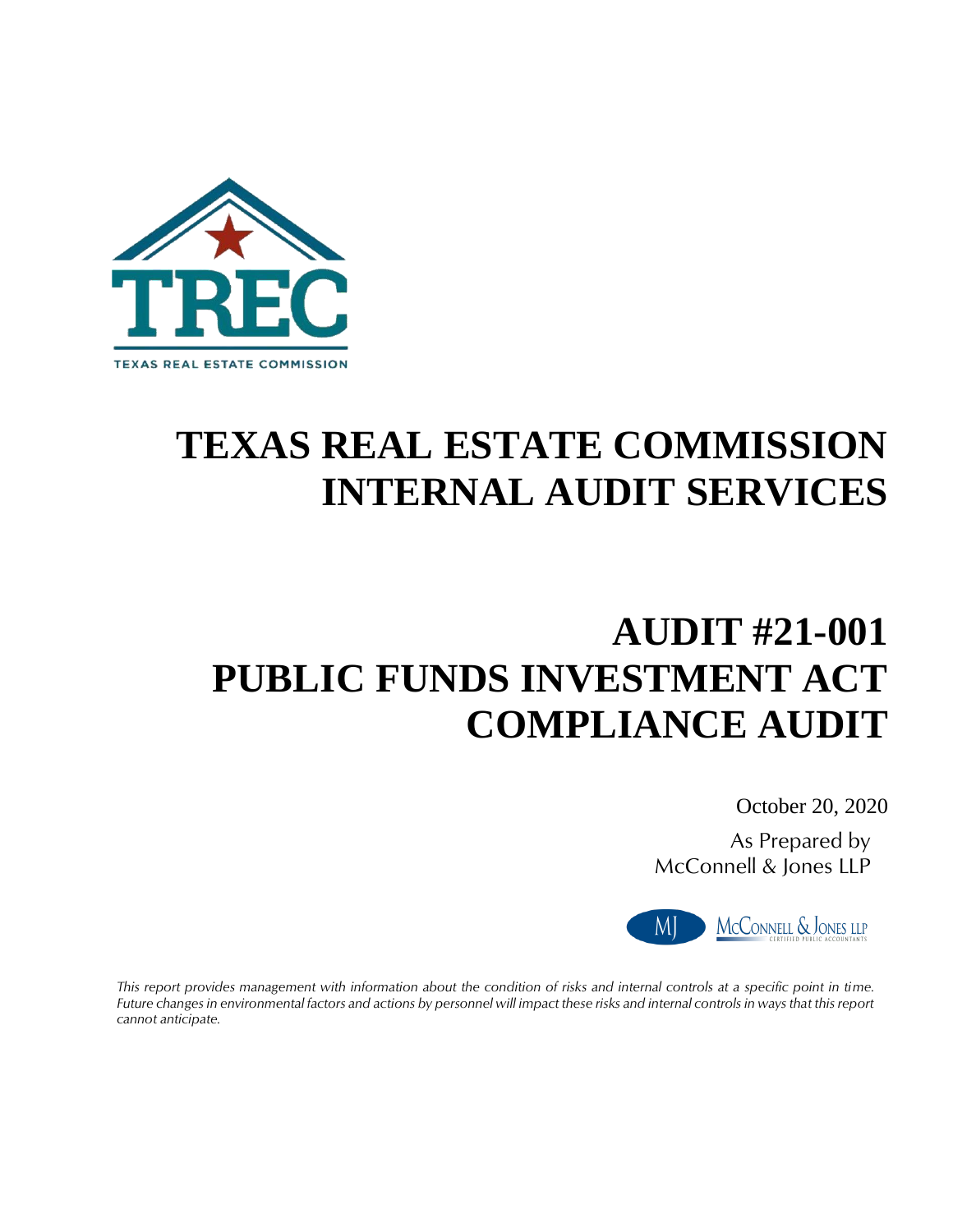

### **Table of Contents**

## **Section Page Number**

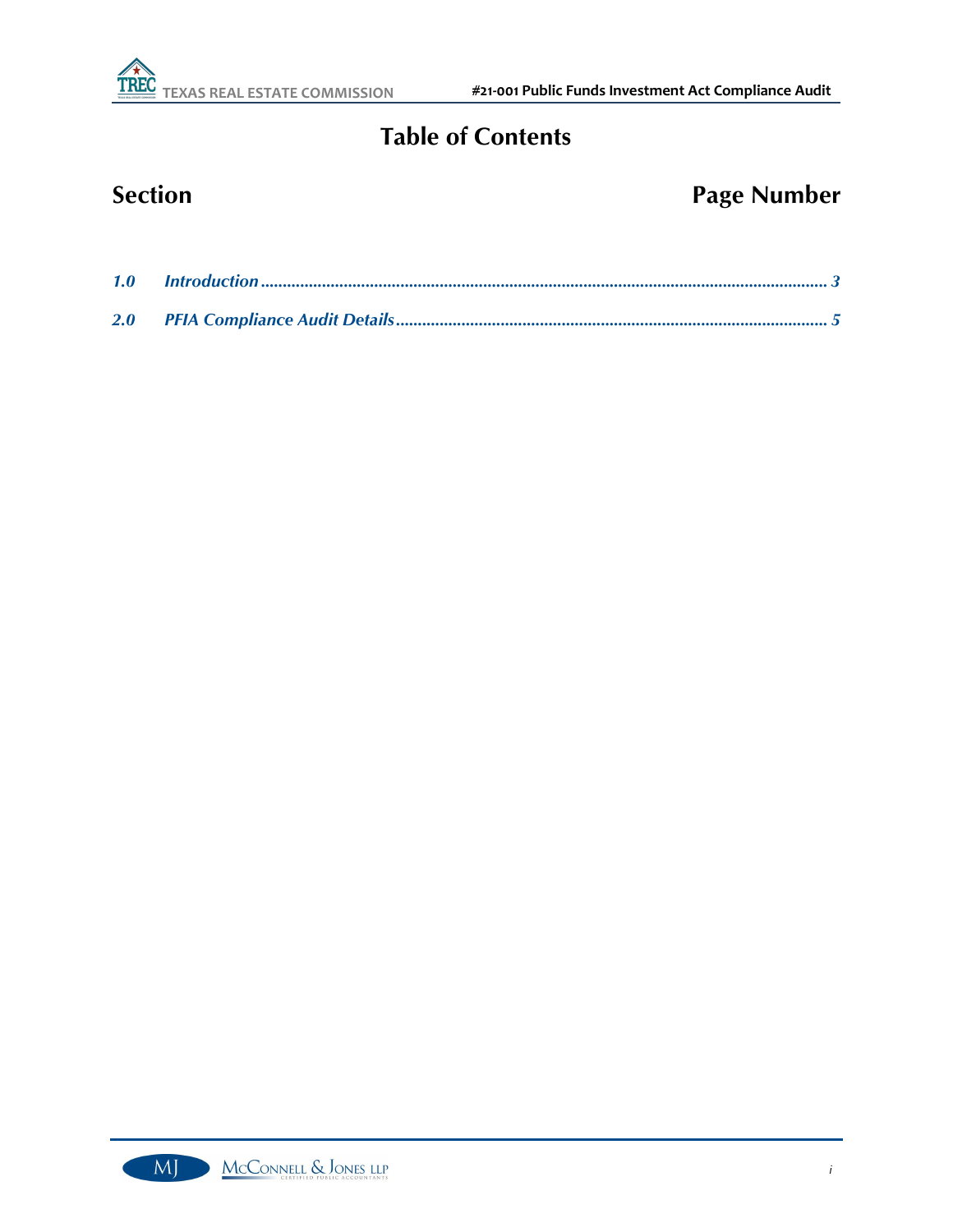



October 20, 2020

Dear Chair, Commissioners and Board Members:

Attached is internal audit report #21-001 Public Funds Investment Act Compliance Audit. This audit was performed as part of the approved FY 2021 Annual Internal Audit Plan and was required by Texas Government Code Chapter 2256 Public Funds Investment.

We assessed the Texas Real Estate Commission's (TREC) compliance with Texas Government Code Chapter 2256 and determined that the agency is compliant with all requirements. Additionally, management's internal controls for investment processes and reporting are effective and working as designed.

Please contact Darlene Brown at 281.740.0017 if you should have any questions about this audit report.

Sincerely,

Odysseus Lanier, CPA

Partner

9130 Jollyville Road Suite 320 Austin, TX 78759 Phone: 713.968.1600

WWW.MCCONNELLJONES.COM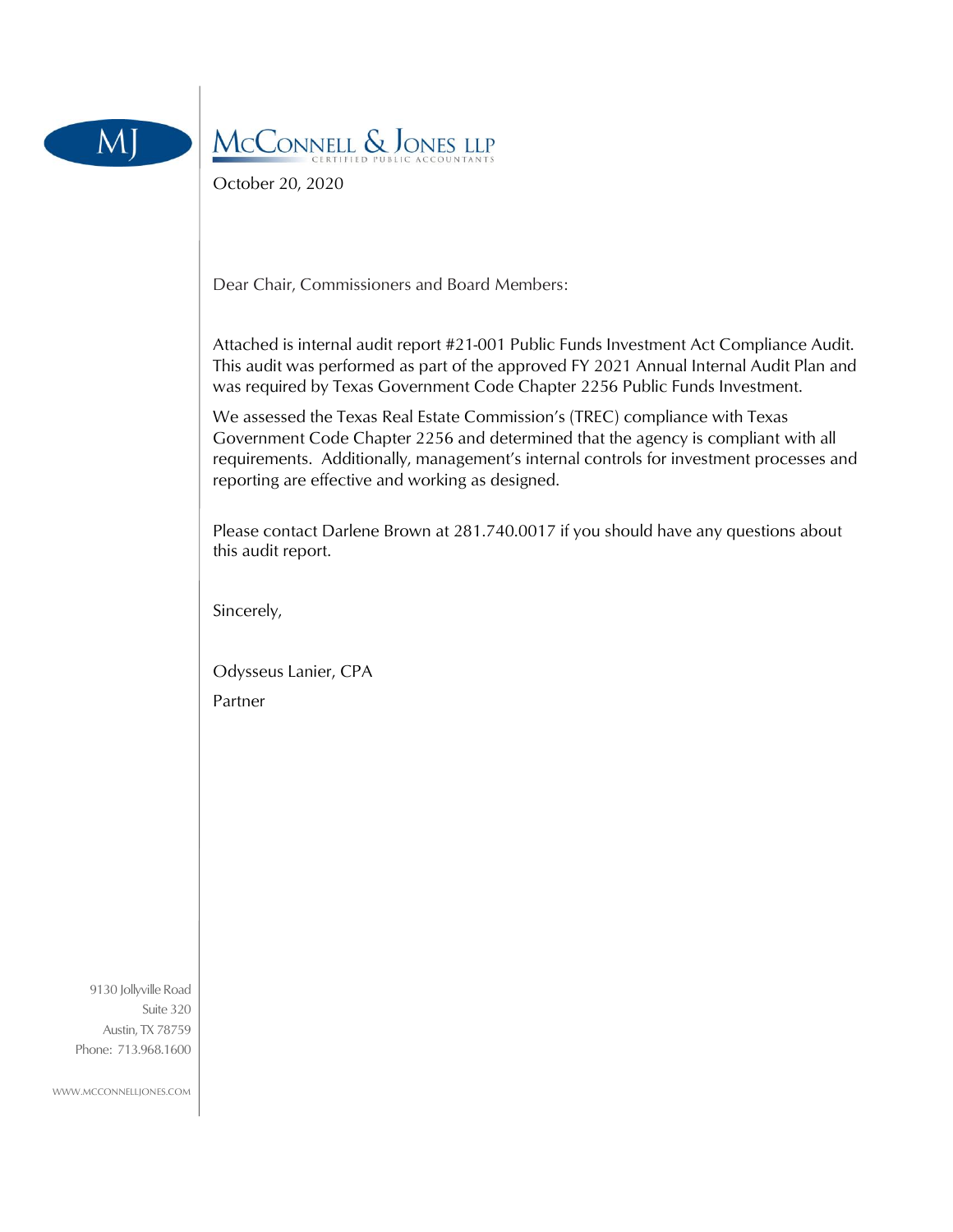#### Audit Report Highlights Public Funds Investment Act Compliance

#### *Why Was This Review Conducted?*

This audit was performed as part of the approved FY 2020 Annual Internal Audit Plan.

#### *Audit Objectives and Scope*

The purpose of this audit was to:

- 1. Assess the Texas Real Estate Commission's (TREC) compliance with the Public Funds Investment Act requirements.
- 2. Verify that what is recorded on the agency's financial system and reported to the Commissioners and Board agree to the investment statements.

The audit scope period was September 1, 2018 – July 31, 2020.

#### *Audit Focus*

- 1. Investment policy.
- 2. Investment balances.
- 3. Investment recording and reporting.
- 4. Investment officer training.

#### *Audit Conclusions*

Overall, the agency's internal controls over investment activities are effective and ensure compliance with the PFIA and internal investment policy. The agency invests their funds through the Texas Treasury Safekeeping Trust Company (TTSTC) and takes a conservative approach to investment vehicles. As of July 31, 2020, total of \$24,794,107 was invested in securities and overnight repurchase agreements.

#### *Internal Control Rating*

Effective.

#### *What Did We recommend?*

1. We had no findings. Therefore, no recommendations are made.

#### *NUMBER OF FINDINGS BY RISK RATING*

| <b>High</b> | Low | <b>Total</b> |
|-------------|-----|--------------|
|             |     |              |



We wish to thank all employees for their openness and cooperation. Without this, we would not have been able to complete our review.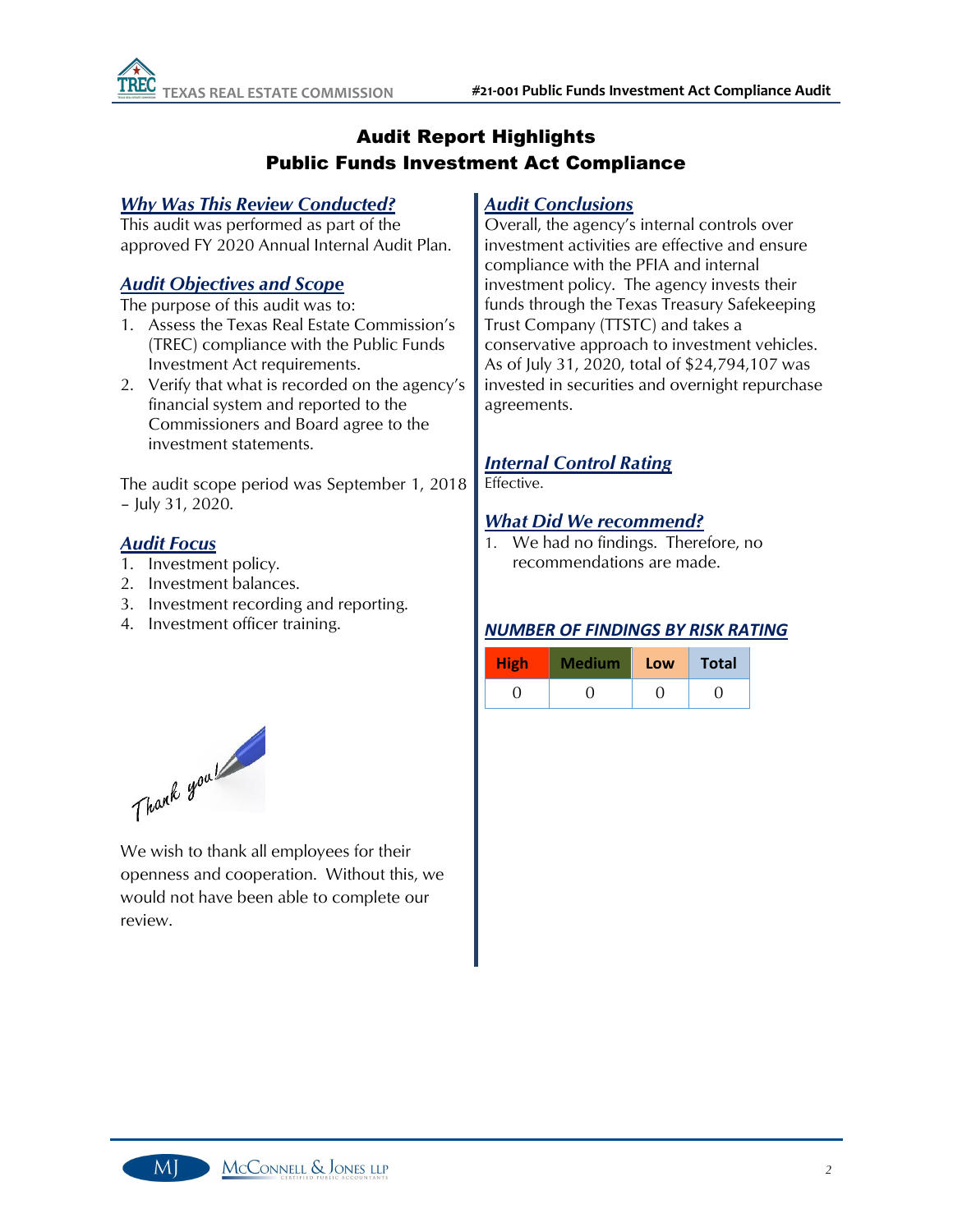

#### <span id="page-4-0"></span>**1.0 INTRODUCTION**

McConnell & Jones LLP (MJ) serving as the outsourced internal audit function (Internal Audit) for the Texas Real Estate Commission (TREC) performed an internal audit of TREC's compliance with Texas Government Code Chapter 2256 Public Funds Investment, commonly referred to as the Public Funds Investment Act (PFIA).

Government Code Chapter 2256 Section 2256.005 Investment Policies, Investment Strategies; Investment Officer subsection (n) requires that at least once every two years a state agency arranges for a compliance audit of management controls on investments and adherence to the agency's established investment policies to be performed by their internal auditor or a private auditor. The audit resulting audit reports must be reported to the state auditor no later than January 1<sup>st</sup> of each even numbered year.

TREC does invest public funds and therefore is required to comply with Texas Government Code Chapter 2256 Public Funds Investment. These funds are invested through the Texas Treasury Safekeeping Trust Company (TTSTC or Texas Trust).

We performed this audit in compliance with PFIA timing requirements and as part of the approved FY 2021 Annual Internal Audit Plan. This audit was conducted in accordance with generally accepted government auditing standards (GAGAS). Those standards require that we plan and perform the audit to obtain sufficient, appropriate evidence to provide a reasonable basis for our findings and conclusions based on our audit objectives. We believe that the evidence obtained accomplishes that requirement.

Pertinent information has not been omitted from this report. This report summarizes the audit

#### TREC INVESTMENT BALANCES

*TREC invests funds through the Texas Treasury Safekeeping Trust Company. As of July 31, 2020 \$24,794,107 was invested in securities and repurchase agreements for seven active accounts; \$20,122,615 in securities and \$4,671,493 in overnight repurchase (cash repo).* 

*The following is each account's ending market value, including cash repo, as of July 31, 2020:*

*TREC Operating Account \$18,671,702.04*

*TALCB Operating Account \$1,877,534.49*

*TREC Real Estate Fee Trust Account \$26,484.99*

*Real Estate Recovery Trust Account \$3,543,343.42*

*Real Estate Inspection Recovery Fund \$615,103.25*

*Appraisal Registry Account \$22,379.41*

*TALCB Administrative Penalties \$37,560.10*

*Criminal History Fee Account (Inactive Account)*

MI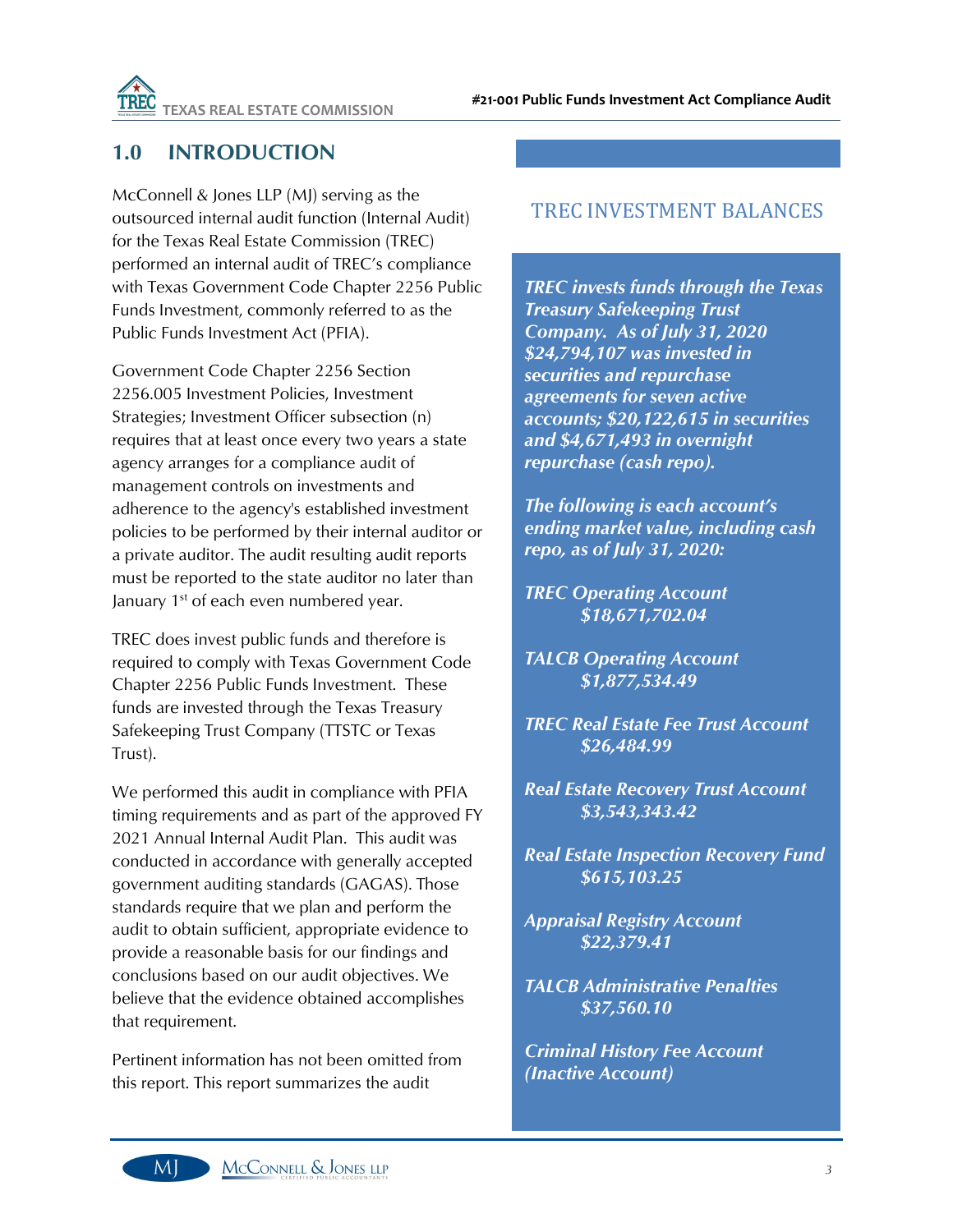objective and scope, our assessment based on our audit objectives and the audit approach.

#### **Objectives and Scope**

The purpose of this audit was to assess TREC's compliance with the PFIA's specific requirements. In doing so, we also evaluated management controls in place to ensure that the agency's funds are invested according to their investment policy and that the investment reports are accurately compiled and distributed in a timely manner.

Texas Government Code Chapter 2256 Public Funds Investment sections applicable to TREC are:

- Section 2256.005 Investment Policies, Investment Strategies; Investment Officer
- Sec. 2256.007 Investment Training; State Agency Board Members and Officers
- Section 2256.023 Internal Management Reports

The scope period was September 1, 2018 through July 31, 2020.

#### **Conclusion**

The Texas Real Estate Commission is in compliance with all applicable requirements of Texas Government Code Chapter 2256 Public Funds Investment. Additionally, management's internal controls for investment activities and reporting are effective and working as designed. **Figure 1** describes the internal control rating.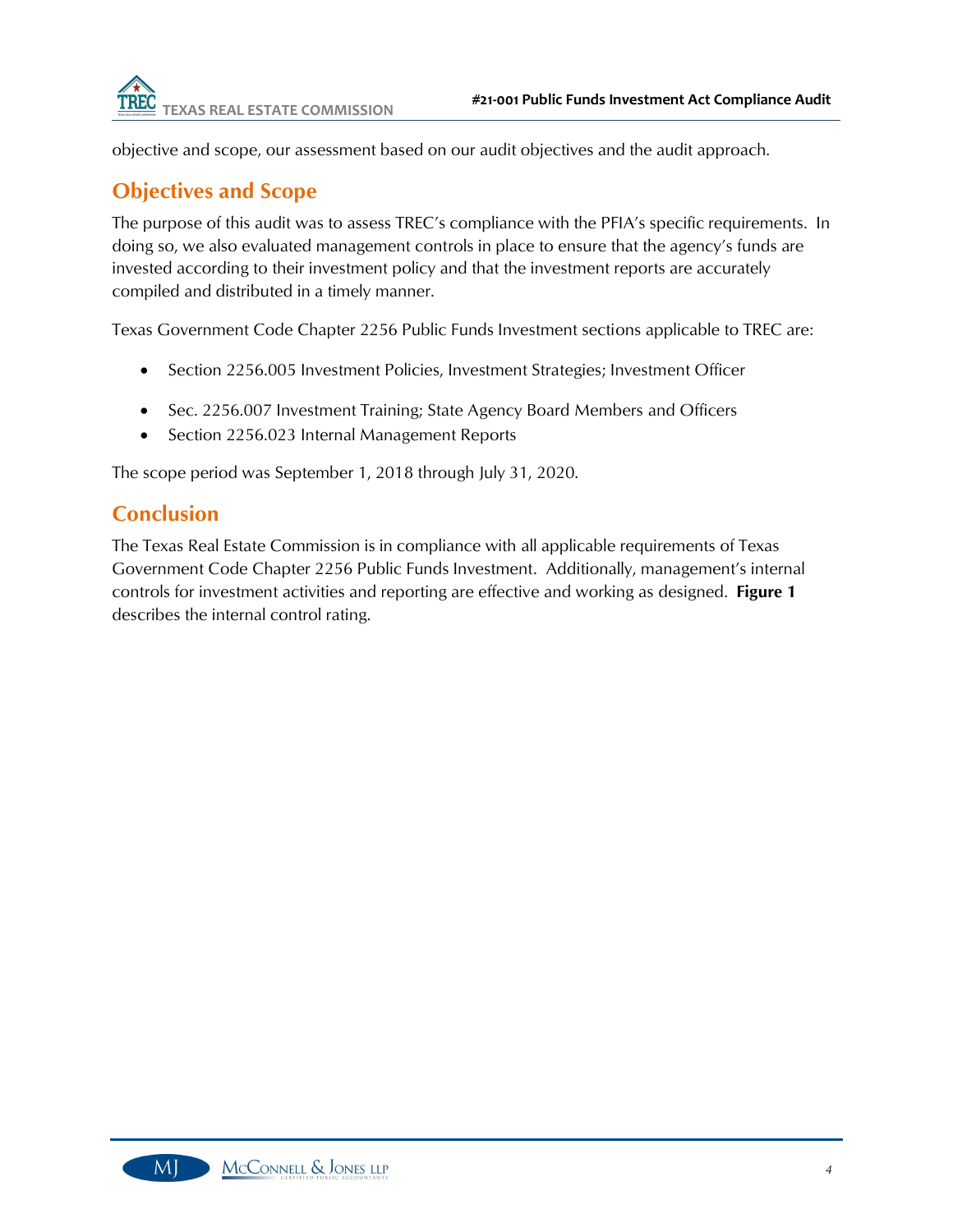| <b>Internal Control Rating</b> |                                |                                                                                                                                                                                                                                                                                                                         |  |
|--------------------------------|--------------------------------|-------------------------------------------------------------------------------------------------------------------------------------------------------------------------------------------------------------------------------------------------------------------------------------------------------------------------|--|
|                                | <b>Rating Description</b>      |                                                                                                                                                                                                                                                                                                                         |  |
|                                | <b>Best</b><br>Practices       | <b>Best Practices</b> - Observations indicate best practice<br>opportunities identified during the course of the review that<br>may add value to the function/department/organization. Best<br>practices do not require management comments and do not<br>require internal follow-up to validate implementation status. |  |
|                                | <b>Effective</b>               | Effective - Controls evaluated are adequate, appropriate, and<br>effective to provide reasonable assurance that risks are being<br>managed and objectives should be met.                                                                                                                                                |  |
|                                | Some<br>Improvement<br>Needed  | <b>Some Improvement Needed - A few specific control weaknesses</b><br>were noted; generally however, controls evaluated are<br>adequate, appropriate, and effective to provide reasonable<br>assurance that risks are being managed and objectives should<br>be met.                                                    |  |
|                                | Major<br>Improvement<br>Needed | Major Improvement Needed - Numerous specific control<br>weaknesses were noted. Controls evaluated are unlikely to<br>provide reasonable assurance that risks are being managed and<br>objectives should be met.                                                                                                         |  |
|                                | Unsatisfactory                 | <b>Unsatisfactory</b> - Controls evaluated are not adequate,<br>appropriate, or effective to provide reasonable assurance that<br>risks are being managed and objectives should be met.                                                                                                                                 |  |

**Figure 1** Internal control rating description.

### <span id="page-6-0"></span>**2.0 PFIA COMPLIANCE AUDIT DETAILS**

The Texas Real Estate Commission maintains seven separate accounts in which reserve funds are placed in short-term investments through the Texas Treasury Safekeeping Trust Company. These funds are:

- Texas Real Estate Commission Operating Account
- TALCB Appraiser Licensing & Certification Board Operating Account
- TREC Real Estate Fee Trust Account
- Real Estate Recovery Trust Account
- Real Estate Inspection Recovery Fund
- Appraisal Registry account

MI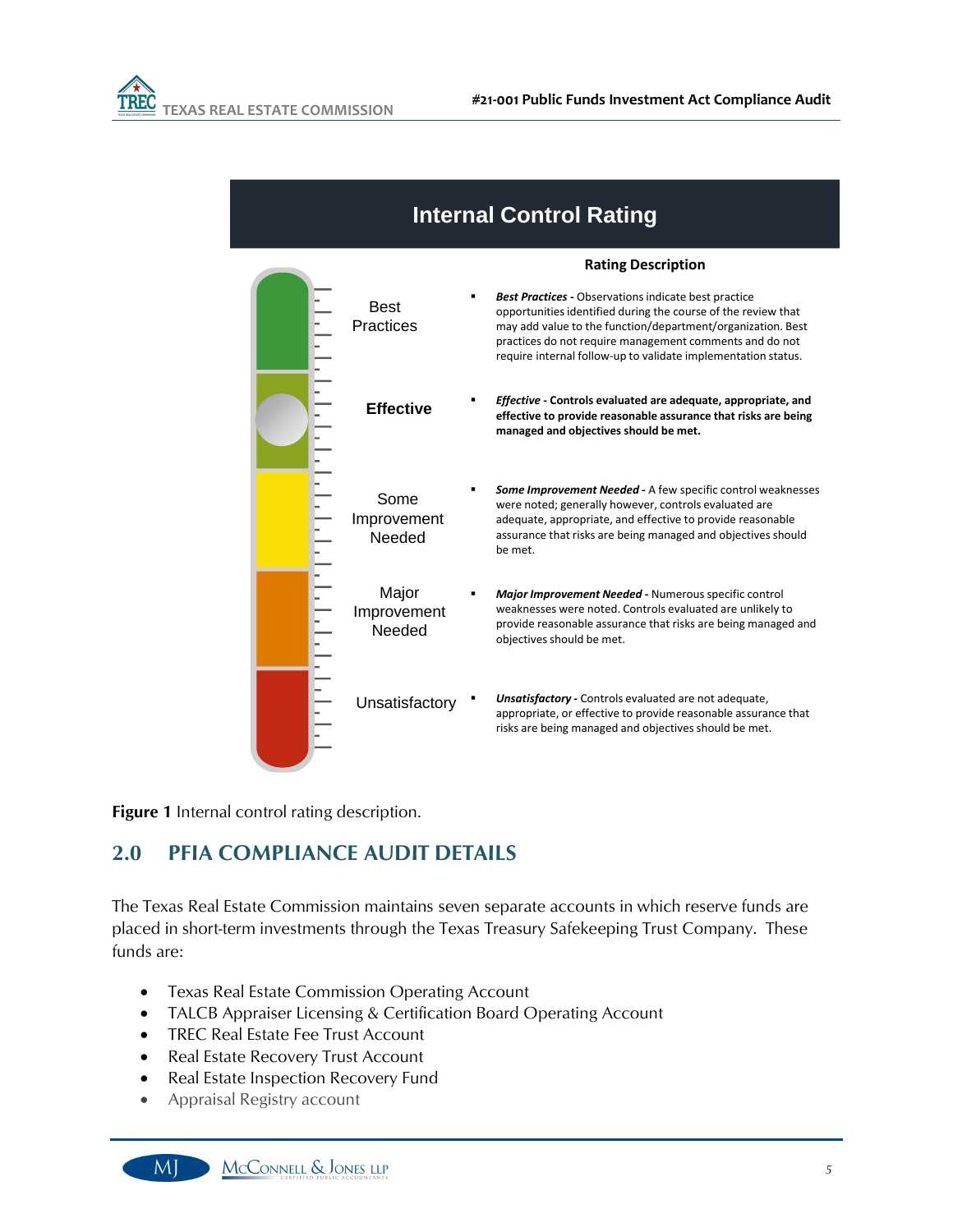

- TALCB Appraiser Licensing & Certification Board Administrative Penalties
- Criminal History Fee Account

TREC's investment strategy for these funds is to maintain a laddered approach to the investment portfolio's management. This approach provides for a relatively even distribution of securities maturing each year to facilitate cash flow and investment decisions and also helps to control interest rate exposure.

#### **A. Investment Policy**

The PFIA requires state agencies that invest public funds to have a written investment policy that is reviewed at least once per year by the governing body. Section 2256.005 Investment Policies, Investment Strategies; Investment Officer lists specific topics that must be included in the agency's investment policy.

Audit procedures applied to determine compliance with these requirements included:

• Reviewed TREC's investment policy and compared it to requirements listed in Section 2256.005.

| <b>Texas</b><br><b>Government</b><br>Code Sec.<br>2256.005<br><b>Section</b> | <b>PFIA Investment Policy Requirements</b>                                                                                                                                                  | <b>TREC Investment</b><br><b>Policy Meets</b><br><b>Requirement</b>                                  |
|------------------------------------------------------------------------------|---------------------------------------------------------------------------------------------------------------------------------------------------------------------------------------------|------------------------------------------------------------------------------------------------------|
| (b)(2)                                                                       | Primarily emphasize safety of principal and liquidity.                                                                                                                                      |                                                                                                      |
| (b)(3)                                                                       | Address investment diversification, yield, and maturity and the<br>quality and capability of investment management.                                                                         |                                                                                                      |
| (b)(4)(A)                                                                    | Include a list of the types of authorized investments in which<br>the investing entity's funds may be invested.                                                                             |                                                                                                      |
| (b)(4)(B)                                                                    | Include the maximum allowable stated maturity of any<br>individual investment owned by the entity.                                                                                          |                                                                                                      |
| (b)(4)(C)                                                                    | Include for pooled fund groups, the maximum dollar weighted<br>average maturity allowed based on the stated maturity date for<br>the portfolio.                                             | N/A<br>TREC does not<br>invest in pooled<br>fund groups.                                             |
| (b)(4)(D)                                                                    | Include methods to monitor the market price of investments<br>acquired with public funds.                                                                                                   |                                                                                                      |
| (b)(4)(E)                                                                    | Include a requirement for settlement of all transactions, except<br>investment pool funds and mutual funds, on a delivery versus<br>payment basis.                                          |                                                                                                      |
| (b)(4)(F)                                                                    | Include procedures to monitor rating changes in investments<br>acquired with public funds and the liquidation of such<br>investments consistent with the provisions of Section<br>2256.021. | N/A<br><b>TREC</b> uses <b>TTSTC</b><br>for investments.<br><b>TTSTC</b> monitors<br>rating changes. |

**Figure IP1** compares Section 2256.005 requirements to TREC's investment policy.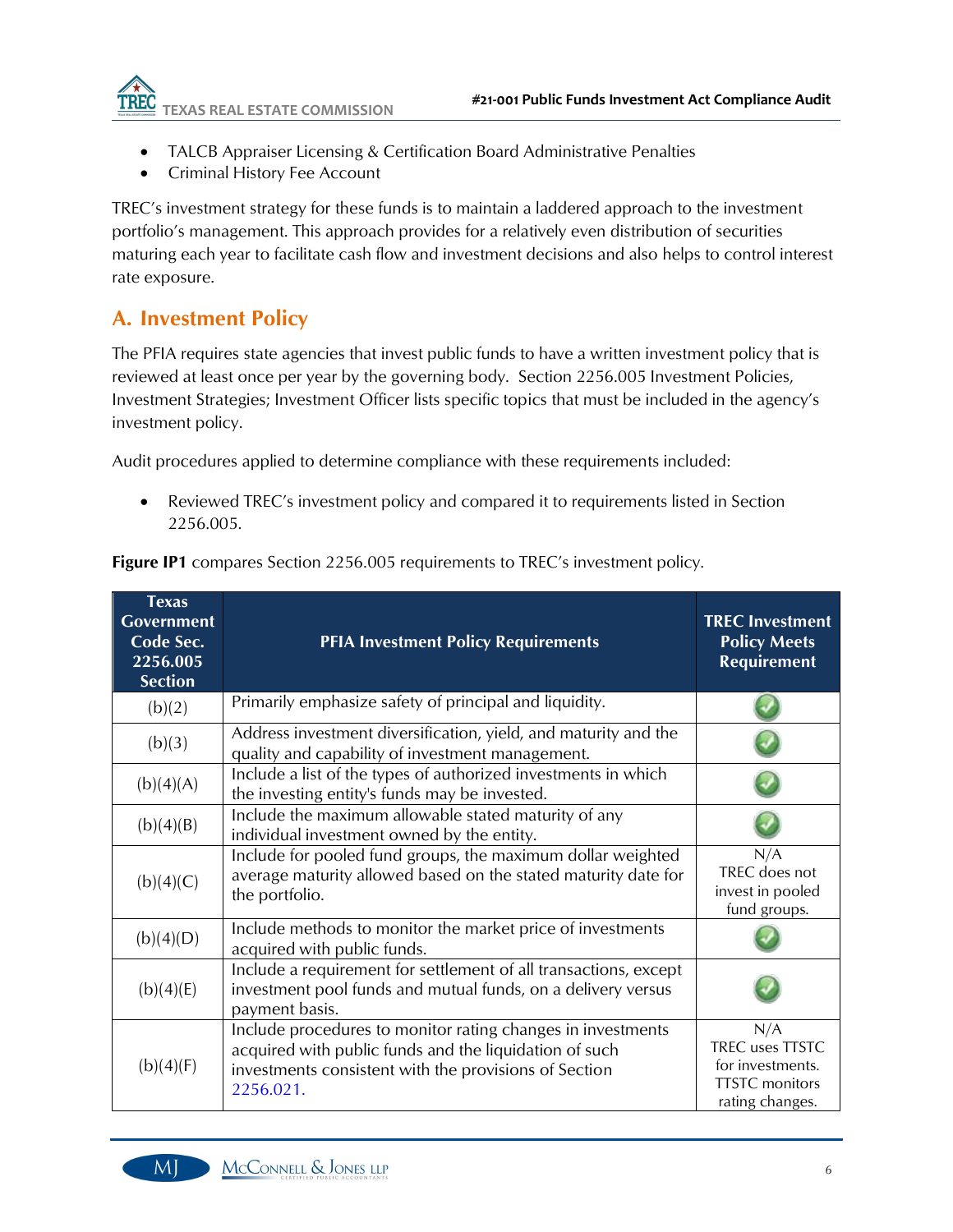| <b>Texas</b><br><b>Government</b><br>Code Sec.<br>2256.005<br><b>Section</b> | <b>PFIA Investment Policy Requirements</b>                                                                                                                                                                                                                                                                                                                                                                                                                                                                                                                                                                                                                                                              | <b>TREC Investment</b><br><b>Policy Meets</b><br><b>Requirement</b> |
|------------------------------------------------------------------------------|---------------------------------------------------------------------------------------------------------------------------------------------------------------------------------------------------------------------------------------------------------------------------------------------------------------------------------------------------------------------------------------------------------------------------------------------------------------------------------------------------------------------------------------------------------------------------------------------------------------------------------------------------------------------------------------------------------|---------------------------------------------------------------------|
| (d)                                                                          | As an integral part of an investment policy, the governing body<br>shall adopt a separate written investment strategy for each of<br>the funds or group of funds under its control. Each investment<br>strategy must describe the investment objectives for the<br>particular fund using the following priorities in order of<br>importance:<br>(1) understanding of the suitability of the investment to the<br>financial requirements of the entity;<br>(2) preservation and safety of principal;<br>(3) liquidity;<br>(4) marketability of the investment if the need arises to<br>liquidate the investment before maturity;<br>(5) diversification of the investment portfolio; and<br>$(6)$ yield. |                                                                     |
| (e)                                                                          | The governing body of an investing entity shall review its<br>investment policy and investment strategies not less than<br>annually                                                                                                                                                                                                                                                                                                                                                                                                                                                                                                                                                                     |                                                                     |
| (e)                                                                          | The governing body shall adopt a written instrument by rule,<br>order, ordinance, or resolution stating that it has reviewed the<br>investment policy and investment strategies and that the<br>written instrument so adopted shall record any changes made<br>to either the investment policy or investment strategies.                                                                                                                                                                                                                                                                                                                                                                                |                                                                     |
| (f)                                                                          | Each investing entity shall designate, by rule, order, ordinance,<br>or resolution, as appropriate, one or more officers or<br>employees of the state agency, local government, or<br>investment pool as investment officer to be responsible for the<br>investment of its funds consistent with the investment policy<br>adopted by the entity.                                                                                                                                                                                                                                                                                                                                                        |                                                                     |

**Figure IP1** Section 2256.005 requirements and TREC's compliance. Legend:

- Internal controls are effective and TREC is in compliance with requirement; no observations noted.
- $\boldsymbol{\kappa}$ TREC is not in compliance with requirements; observation noted and discussed in this report.

#### *Conclusion*

MI

TREC is in compliance with Section 2256.005 Investment Policies, Investment Strategies; Investment Officer.

#### *Recommendation*

No recommendations are made for this compliance requirement.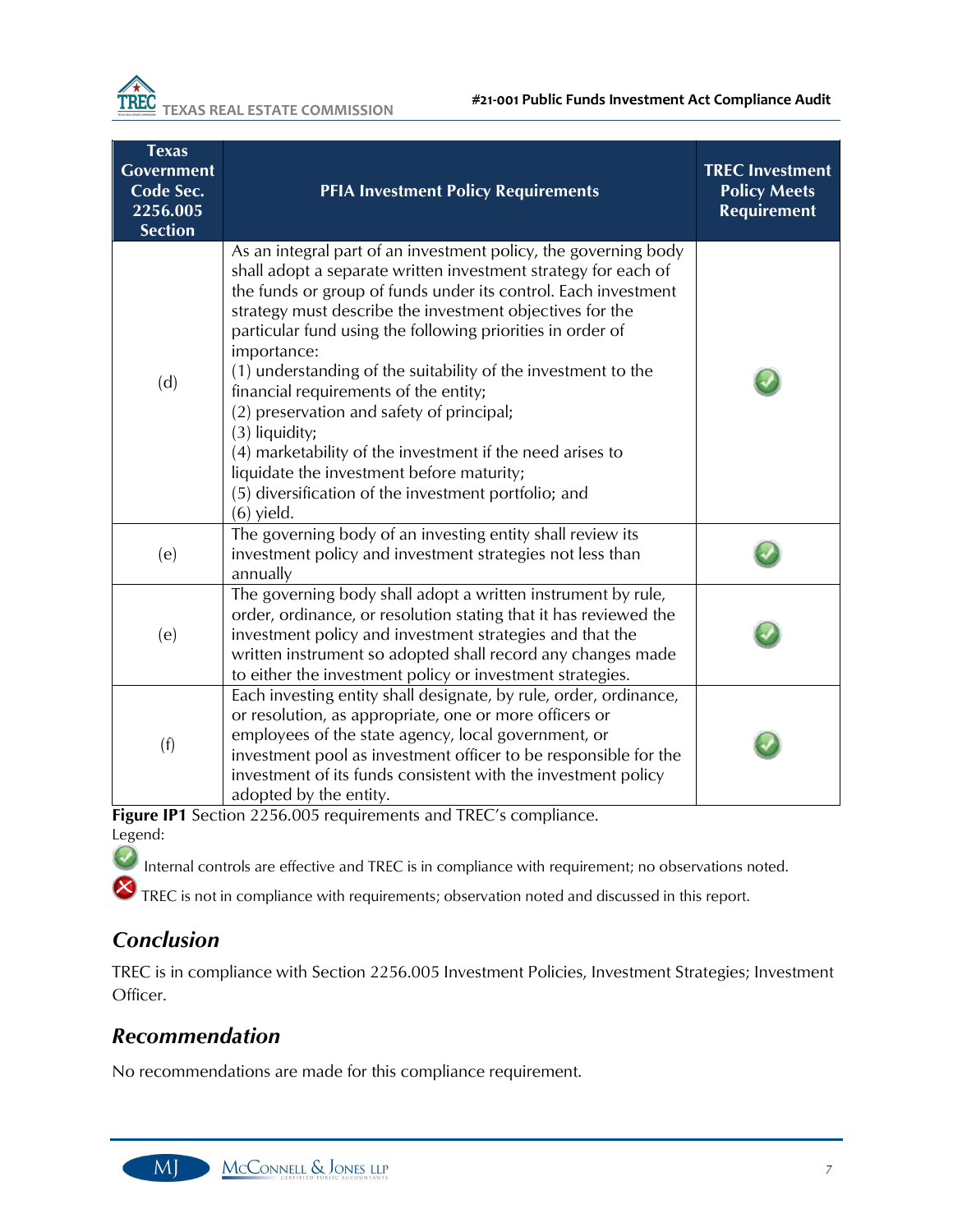#### *Management's Response*

Management response is not required as no observations were noted for this compliance requirement.

#### **B. Investment Officer, State Agency Board Member and Officer Training**

The PFIA section 2256.007 lists specific training requirements for the agency investment officers, board members and officers.

Audit procedures applied to determine compliance with these requirements included:

- Reviewed TREC's investment training records to determine compliance with section 2256.007 requirements.
- Reviewed TREC's investment officer training compliance report to determine compliance with section 2256.007 requirements.
- Reviewed quarterly investment reports and reports on Subchapter A, Chapter 2256, provided to TREC's governing body.

**Figure IT1** compares section 2256.007 training requirements to TREC's records of investment officer training taken.

| <b>Texas</b><br><b>Government</b><br>Code Sec.<br>2256.007<br><b>Section</b> | <b>INVESTMENT TRAINING; STATE AGENCY BOARD</b><br><b>MEMBERS</b><br><b>AND OFFICERS.</b>                                                                                                                                                                   | <b>TREC Investment</b><br><b>Officer and</b><br><b>Officers Training</b><br>Meet<br><b>Requirements</b> |
|------------------------------------------------------------------------------|------------------------------------------------------------------------------------------------------------------------------------------------------------------------------------------------------------------------------------------------------------|---------------------------------------------------------------------------------------------------------|
| (a)                                                                          | Each member of the governing board of a state agency and its<br>investment officer shall attend at least one training session<br>relating to the person's responsibilities under this chapter<br>within six months after taking office or assuming duties. |                                                                                                         |
| (b)                                                                          | The Texas Higher Education Coordinating Board shall provide<br>the training under this section.                                                                                                                                                            | N/A                                                                                                     |
| (c)                                                                          | Training under this section must include education in<br>investment controls, security risks, strategy risks, market risks,<br>diversification of investment portfolio, and compliance with<br>this chapter.                                               |                                                                                                         |
| (d)                                                                          | An investment officer shall attend a training session not less<br>than once each state fiscal biennium and may receive training<br>from any independent source approved by the governing body<br>of the state agency.                                      |                                                                                                         |
| (d)                                                                          | The investment officer shall prepare a report on this<br>subchapter and deliver the report to the governing body of the<br>state agency not later than the 180th day after the last day of<br>each regular session of the legislature.                     |                                                                                                         |

**Figure IT1** Texas Government Code training requirements compared to TREC's training taken. Legend:

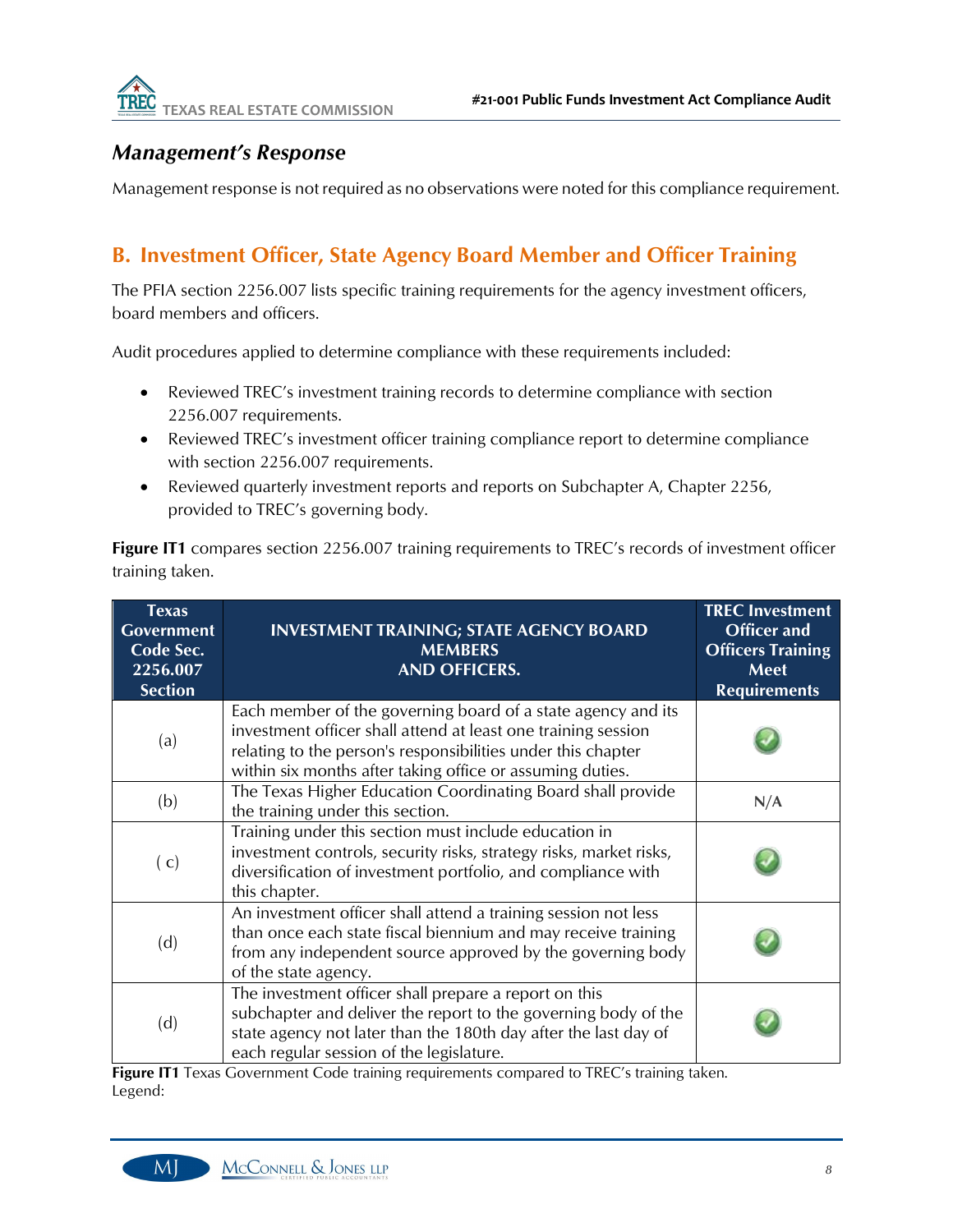

Internal controls are effective and TREC is in compliance with requirement; no observations noted.

TREC is not in compliance with requirements; observation noted and discussed in this report.

#### *Conclusion*

TREC is in compliance with Section 2256.007. Investment officers and board members certified that they received their investment officer training within the required timeframe.

#### *Recommendation*

No recommendations are made for this compliance requirement.

#### *Management's Response*

Management response is not required as the agency did ensure all board members completed their investment officer training.

#### **C. Management Reports**

The PFIA requires state agencies that invest public funds provide investment management reports to its governing body. Section 2256.023 Internal Management Reports lists specific information that must be included in the investment management reports.

TREC prepares investment management reports (staff reports) each month and posts them to their website. The staff reports are provided to their Commissioners and Board members at each quarterly meeting.

Audit procedures applied to determine compliance with Section 2256.023 requirements included:

- Reviewed monthly staff reports for completion and content compliance with Section 2256.023;
- Compared monthly investment reports provided by Texas Treasury Safekeeping Trust Company to the monthly staff reports to determine completeness and accuracy; and
- Reviewed internal procedures to determine existence and completeness.

**Figure MR1** compares the Section 2256.023 investment management report requirements to TREC's investment management reports (staff reports).

| <b>Texas</b><br>Government<br>Code Sec.<br>2256.023<br><b>Section</b> | <b>Internal Management Reports</b>                                                                                               | <b>TREC Investment</b><br><b>Management</b><br><b>Reports Meet</b><br><b>Requirements</b> |
|-----------------------------------------------------------------------|----------------------------------------------------------------------------------------------------------------------------------|-------------------------------------------------------------------------------------------|
| (a)                                                                   | Not less than quarterly, the investment officer shall prepare<br>and submit to the governing body of the entity a written report |                                                                                           |

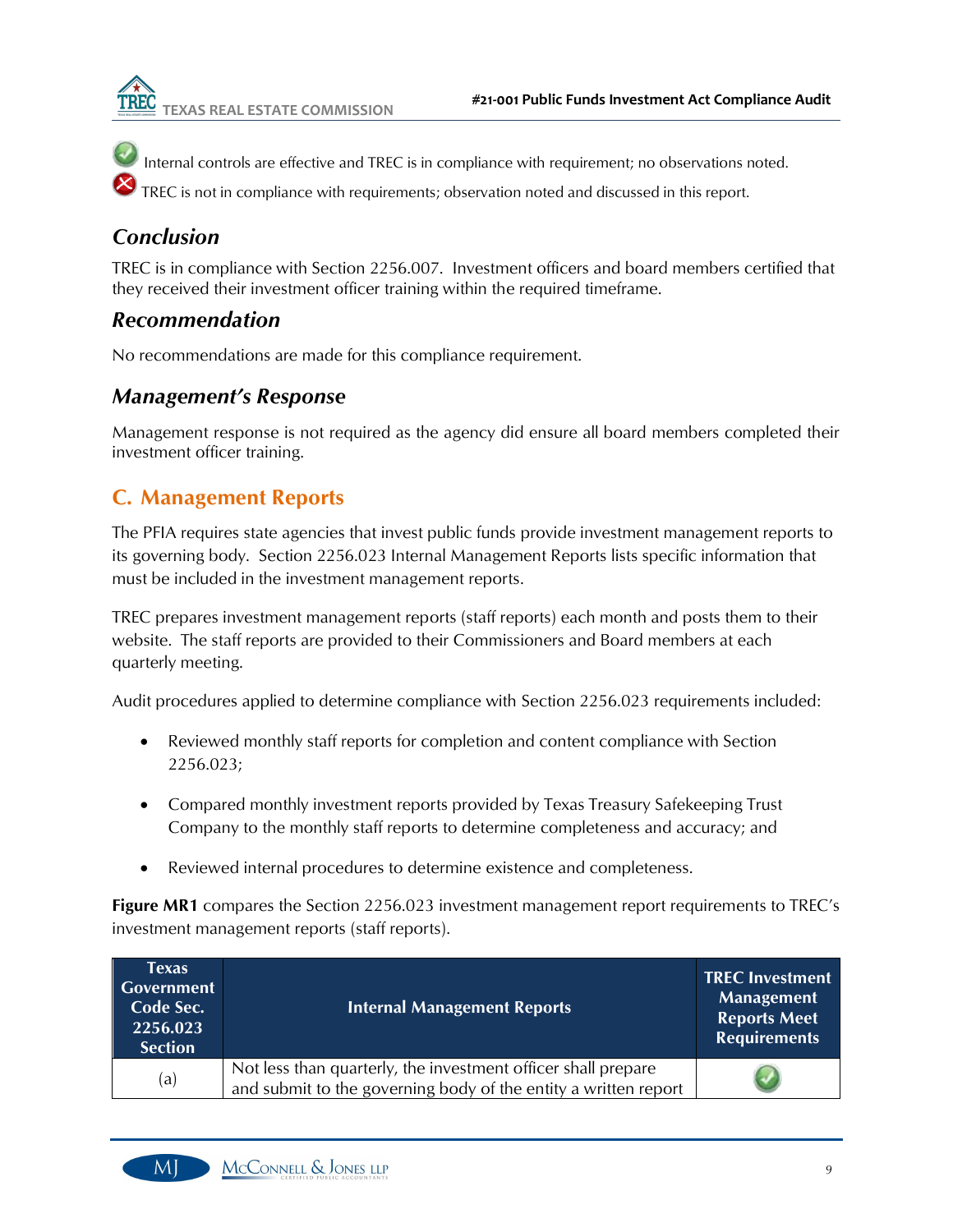| <b>Texas</b><br>Government<br>Code Sec.<br>2256.023<br><b>Section</b> | <b>Internal Management Reports</b>                                                                                                                                                                                                                                                                                                                                                                                                                                 | <b>TREC Investment</b><br><b>Management</b><br><b>Reports Meet</b><br><b>Requirements</b>                      |
|-----------------------------------------------------------------------|--------------------------------------------------------------------------------------------------------------------------------------------------------------------------------------------------------------------------------------------------------------------------------------------------------------------------------------------------------------------------------------------------------------------------------------------------------------------|----------------------------------------------------------------------------------------------------------------|
|                                                                       | of investment transactions for all funds covered by this chapter<br>for the preceding reporting period.                                                                                                                                                                                                                                                                                                                                                            |                                                                                                                |
| (b)(1)(2)(3)                                                          | The report must:<br>(1) describe in detail the investment position of the entity on<br>the date of the report;<br>(2) be prepared jointly by all investment officers of the<br>entity;<br>(3) be signed by each investment officer of the entity;                                                                                                                                                                                                                  |                                                                                                                |
| (b)(4)                                                                | contain a summary statement of each pooled fund group that<br>states the:<br>(A) beginning market value for the reporting period;<br>(B) ending market value for the period; and<br>(C) fully accrued interest for the reporting period;                                                                                                                                                                                                                           |                                                                                                                |
| (b)(5)                                                                | state the book value and market value of each<br>separately invested asset at the end of the reporting period by<br>the<br>type of asset and fund type invested;                                                                                                                                                                                                                                                                                                   |                                                                                                                |
| (b)(6)                                                                | state the maturity date of each separately invested asset that<br>has a maturity date;                                                                                                                                                                                                                                                                                                                                                                             |                                                                                                                |
| (b)(7)                                                                | state the account or fund or pooled group fund in the state<br>agency or local government for which each individual<br>investment was acquired;                                                                                                                                                                                                                                                                                                                    |                                                                                                                |
| (b)(8)                                                                | state the compliance of the investment portfolio of the state<br>agency or local government as it relates to:<br>(A) the investment strategy expressed in the agency's or local<br>government's investment policy; and (B) relevant provisions of<br>this chapter.                                                                                                                                                                                                 |                                                                                                                |
| (c)                                                                   | The report shall be presented not less than quarterly to the<br>governing body and the chief executive officer of the entity<br>within a reasonable time after the end of the period.                                                                                                                                                                                                                                                                              |                                                                                                                |
| (d)                                                                   | If an entity invests in other than money market mutual funds,<br>investment pools or accounts offered by its depository bank in<br>the form of certificates of deposit, or money market accounts<br>or similar accounts, the reports prepared by the investment<br>officers under this section shall be formally reviewed at least<br>annually by an independent auditor, and the result of the<br>review shall be reported to the governing body by that auditor. | N/A However,<br>Internal Audit<br>reviews<br>compliance with<br>PFIA requirements<br>every two fiscal<br>years |

**Figure MR1** Texas Government Code reporting requirements compared to TREC's management reports. Legend:

Internal controls are effective and TREC is in compliance with requirement; no observations noted.

**X** TREC is not in compliance with requirements; observation noted and discussed in this report.

Q

 $M$